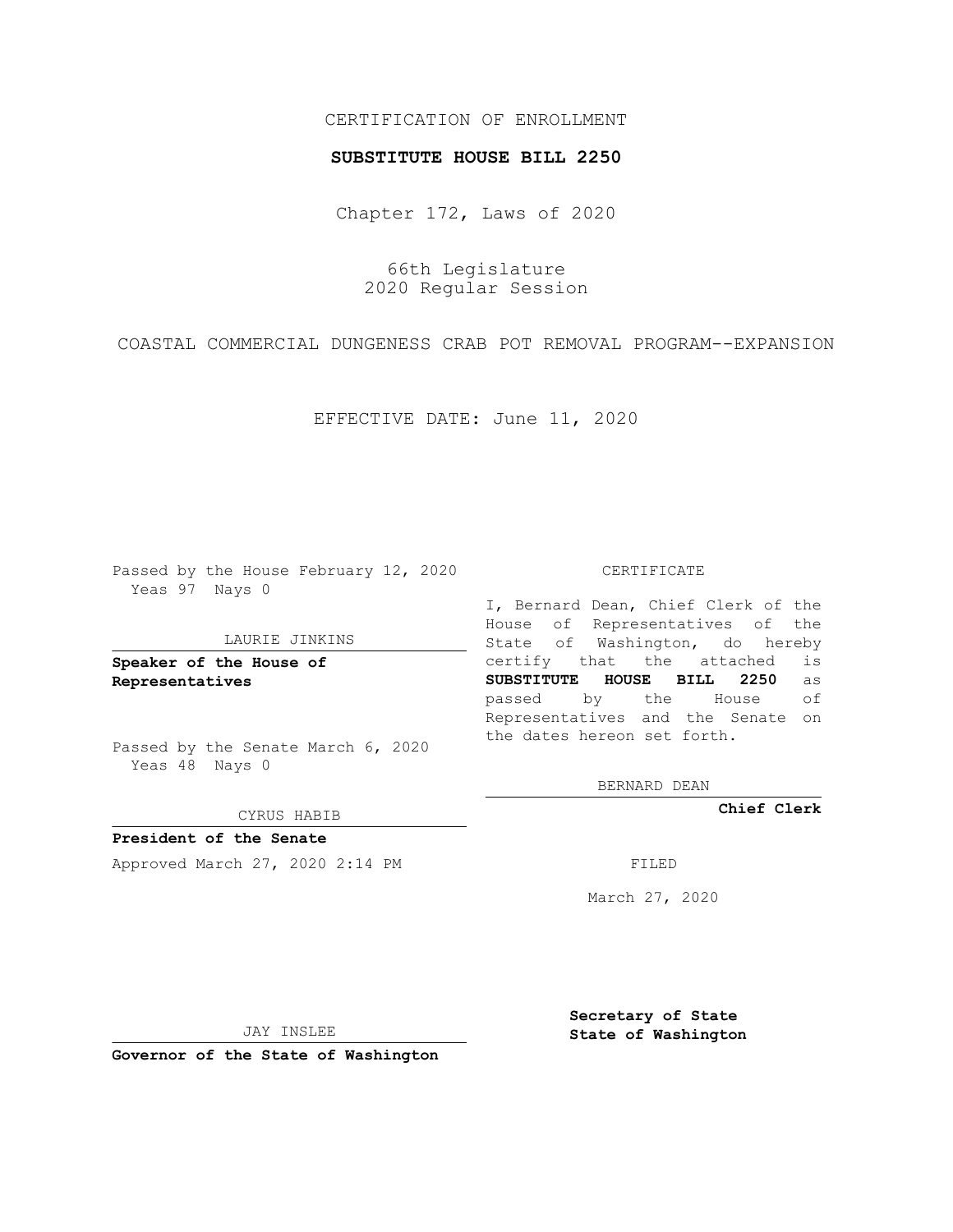## **SUBSTITUTE HOUSE BILL 2250**

Passed Legislature - 2020 Regular Session

**State of Washington 66th Legislature 2020 Regular Session**

**By** House Rural Development, Agriculture, & Natural Resources (originally sponsored by Representatives Blake, Fitzgibbon, Lekanoff, and Tharinger)

READ FIRST TIME 01/28/20.

1 AN ACT Relating to coastal crab derelict gear recovery; and 2 amending RCW 77.70.500.

3 BE IT ENACTED BY THE LEGISLATURE OF THE STATE OF WASHINGTON:

4 **Sec. 1.** RCW 77.70.500 and 2010 c 193 s 3 are each amended to 5 read as follows:

 (1)(a) As part of a coastal commercial Dungeness crab pot removal program, the department shall issue a crab pot removal permit that allows the participants in the Dungeness crab-coastal fishery created in RCW 77.70.280 to remove crab pots belonging to state commercial licensed crab fisheries from coastal marine waters after the close of the primary commercial Dungeness crab-coastal harvest season, regardless of whether the crab pot was originally set by the 13 participant or not.

 (b) Beginning fifteen days after the close of the primary commercial Dungeness crab-coastal harvest season, any individual with a current commercial Dungeness crab-coastal license and a valid crab pot removal permit issued by the department may remove a crab pot or crab pots used to harvest Dungeness crabs remaining in coastal marine waters after the close of the primary commercial Dungeness crab-20 coastal harvest season.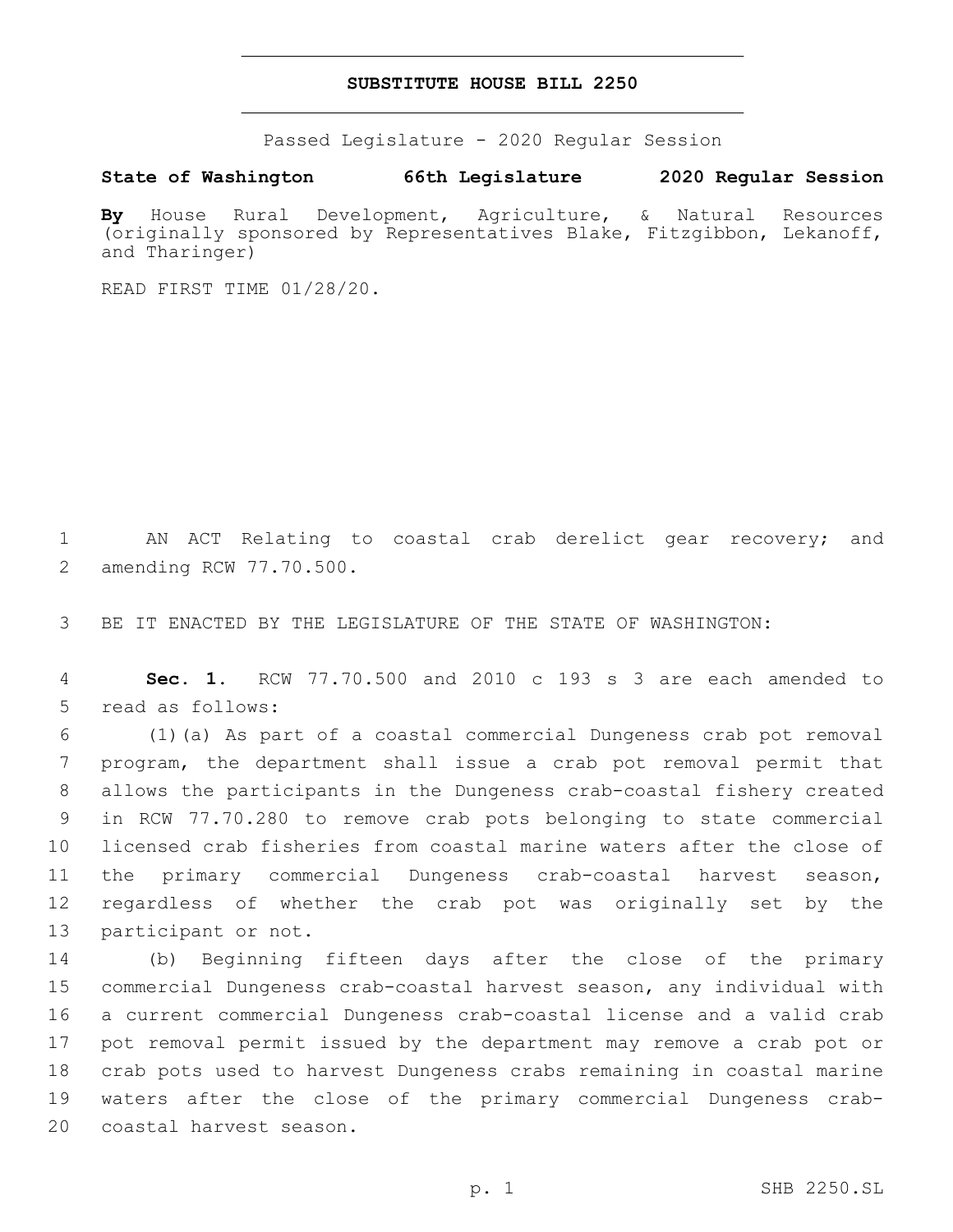(c) In cooperation with individuals with a current commercial Dungeness crab-coastal license, the department may expand the coastal commercial Dungeness crab pot removal program to those areas closed to commercial Dungeness crab harvest prior to the end of the primary season and during that portion of the coastal Dungeness crab fishery 6 that occurs from May 1st through September 15th.

 (d) Nothing in this section prohibits the department from exempting certain crab pots from the coastal commercial Dungeness crab pot removal program or from restricting crab pot removal 10 activities to specific geographic areas.

 (2)(a) The department may expand the crab pot removal program to allow for the removal of shellfish pots belonging to state commercial or recreational licensed shellfish fisheries from Puget Sound waters during shellfish harvest closures, regardless of whether the 15 shellfish pot was originally set by the permittee or not.

 (b) If the department expands the program to Puget Sound waters, the department shall limit the program as necessary to streamline implementation, minimize the oversight burden on fish and wildlife enforcement officers, minimize interference with lawful fisheries and other user groups, minimize administrative overhead cost, and avoid the collection of shellfish pots that are not abandoned. The program may be limited as deemed appropriate by the department, including 23 limitations on:

24 (i) The number of participants;

 (ii) The eligible geographic areas in Puget Sound where shellfish 26 pots may be recovered;

(iii) The types of shellfish pots that may be recovered;

 (iv) The maximum or minimum depth where a shellfish pot must be 29 located to be eligible for recovery; and

 (v) The ports through which the vessels collecting the abandoned 31 shellfish pots may operate.

 (3) The department may adopt rules to implement subsections (1) 33 and (2) of this section.

 (4)(a) The following are exempt from complying with the lost and 35 found property provisions in chapter 63.21 RCW:

 (i) An individual participating in permitted crab pot removal activities in coastal marine waters who has a valid crab pot removal permit, and who adheres to the provisions of the permit as they 39 relate to crab pot removal; and